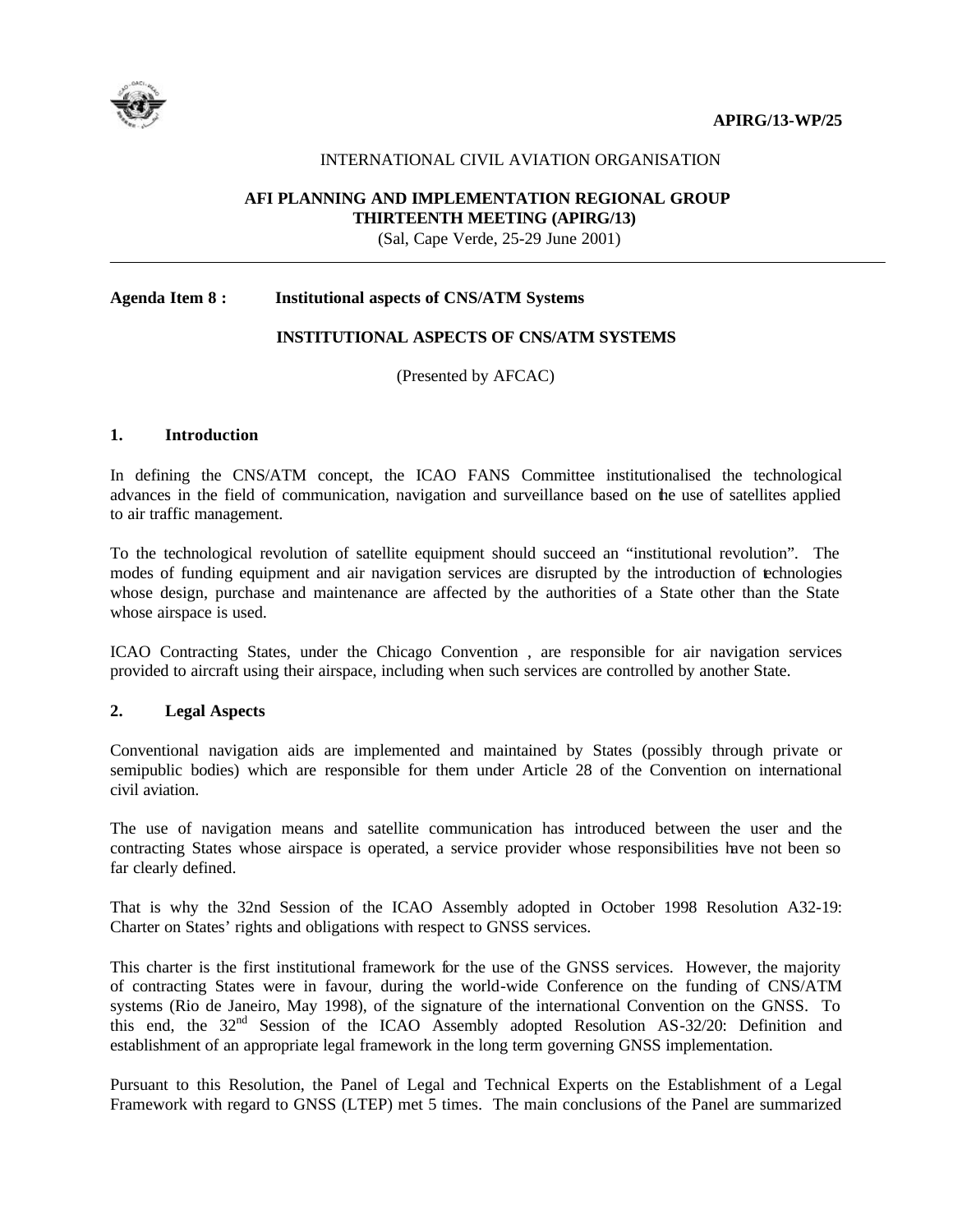below (extracts of the Appendix A to draft working paper C-WP/11631 which will be examined by the ICAO Council at its  $163<sup>rd</sup>$  Session).

## **<< Institutional issues**

In the discussions of the Group on the institutional issues relating to GNSS, it was recognized that the long-term GNSS would still be evolving. In this connection, the Group noted the initiative in Europe to develop Galileo as a new generation of satellite navigation services. This would bring new developments relating to the institutional aspects of GNSS. Accordingly, institutional issues needed to be revisited in the future as Galileo and other systems further developed.

The Group considered the implications of Article 28 of the Chicago Convention in the context of GNSS and concluded that the implementation of GNSS left unaffected the responsibility of States under Article 28. The consensus of the Group was that there was no need to amend Article 28 of the Convention. At the same time, the Group recognized that in providing such services once GNSS was implemented, most States had to rely on signals-in-space and their augmentation provided by others. Accordingly, additional arrangements establishing a link between the provider or providers of signals-in-space and the State having jurisdiction under Article 28 needed to be considered.

#### **Liability issues**

The Group devoted a substantial amount of time to discuss the issue of liability relating to GNSS. The review of the national law of certain States representing different legal systems, based on the working papers presented to the Group, showed that the substantive law governing the liability of air traffic control agencies, which would likely apply in case of failure or malfunction of GNSS systems, was based on fault. It was, in particular, based on negligence (wrongful action or omission, in the case of one State on gross negligence) and it required proof of fault of the ATC agency, or its employees or agents.

It is the conclusion of the Group that the substantive law referred to in he preceding paragraph is reasonably adequate to determine or apportion liability arising from accidents involving failure or malfunction of GNSS systems. However, procedural rules and, in particular, rules relating to jurisdiction are not fully adequate to bring all parties before the same court with a view to ensuring prompt and equitable compensation. In particular, application of the doctrine of sovereign immunity and related principles may in many cases render court action against foreign States or agencies of a foreign State providing ATC or GNSS signals, facilities and services in countries other than their home States difficult or impossible. On the other hand, non-sovereign entities can generally be sued in any place where they have a presence, since the doctrine of sovereign immunity does not apply to them. Nevertheless, the problem of being able to bring them before he same court may exist for other reasons.

The Group had detailed and lengthy discussions concerning the possible approaches to the problem of liability. It noted that the Montreal Convention of 1999 will go a long way towards ensuring prompt and adequate compensation of airline passengers and shippers. A part of the Group believed that in order to achieve universality and certainty of the new air navigation system, the issue of liability should be dealt with under a universal regime and should not be left to national law. Another part of the Group, however, did not consider it necessary to establish a new universal liability system or a liability convention for GNSS, since there was no indication that the current liability regime under domestic law could not cope with GNSS, and further, since there was no connection between GNSS and the perceived gaps in the liability system.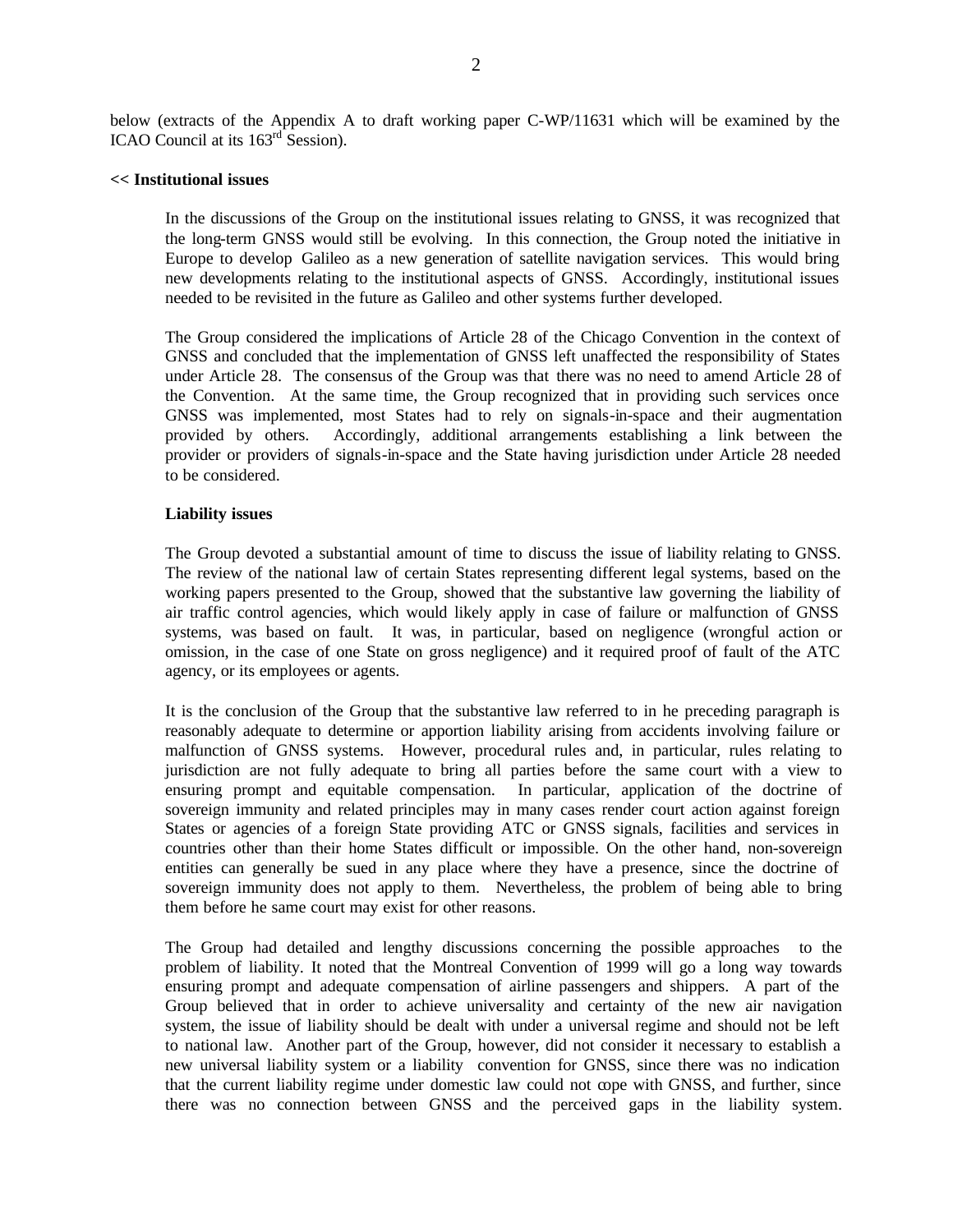Eventually, the Group supported a middle ground, namely to explore the approach of a contractual framework. It further agreed that such agreements or contracts forming part of the contractual framework should incorporate a number of common elements, some of which are relating to liability. Such common elements should include at least the following:

- a) participants in GNSS, including the contractual provider of services, shall comply with the SARPs of ICAO;
- b) the issue of sovereign immunity;
- c) while an Article 28 State remains entirely responsible for provision of ATC services in its territory, other participants also at the same time are responsible for the services or elements they undertake to perform; consequently, Article 28 States may wish to ensure that an adequate recourse mechanism is established;
- d) participants in GNSS shall ensure that they have adequate means of risk coverage; and
- e) liability should be based on fault.

## **The long-term legal framework for GNSS**

Most Members of the Group indicated their dissatisfaction with the status quo of the legal framework. A part of the Group supported the continued exploration of the development of an international convention, which they believed had been an option favoured by the vast majority in LTEP, the Rio Conference and the 32<sup>nd</sup> Session of the Assembly. They saw the contractual framework as a flexible interim solution from which an international convention or other binding instruments might evolve. Another part of the Group believed that, based on the Group's analysis, the current legal system would adequately address the issues relating to GNSS. These Members took the view that no weaknesses were identified in the general universal long-term framework. Only two potential procedural difficulties were identified in the existing liability framework. They also noted that the LTEP, the Rio Conference and the  $32<sup>nd</sup>$  Session of the Assembly preceded the analysis carried out in the Study Group.

The middle-ground approach referred to in the paragraph above supported the exploration of a contractual framework. The contractual framework would be a non-mandatory framework and would cover the relationships among different players in various stages of the provision of GNSS services, including primary signal providers, augmentation signal providers, and States having jurisdiction under Article 28 of the Chicago Convention.

In view of the possibility that the contracts relating to GNSS would be negotiated separately among different and numerous parties, the Group recognized that in order to maintain a desired degree of uniformity and to provide essential assurances of confidence in CNS/ATM systems, a set of common elements should be applicable to all the contracts. These common elements are intended to have considerable persuasive force in the search for uniformity. Some of the common elements relating to liability have been identified in paragraph 3.3. above. These arrangements must be consistent with the *Charter on the Rights and Obligations of States Relating to GNSS Services*, which was adopted by the  $32<sup>nd</sup>$  Session of the Assembly (Resolution A32-19).

In order to ensure that States or other entities would incorporate the common elements into their respective contracts, there would be a need to list all the common elements in one document It was suggested by the Study Group that an Assembly resolution, and possibly also regional air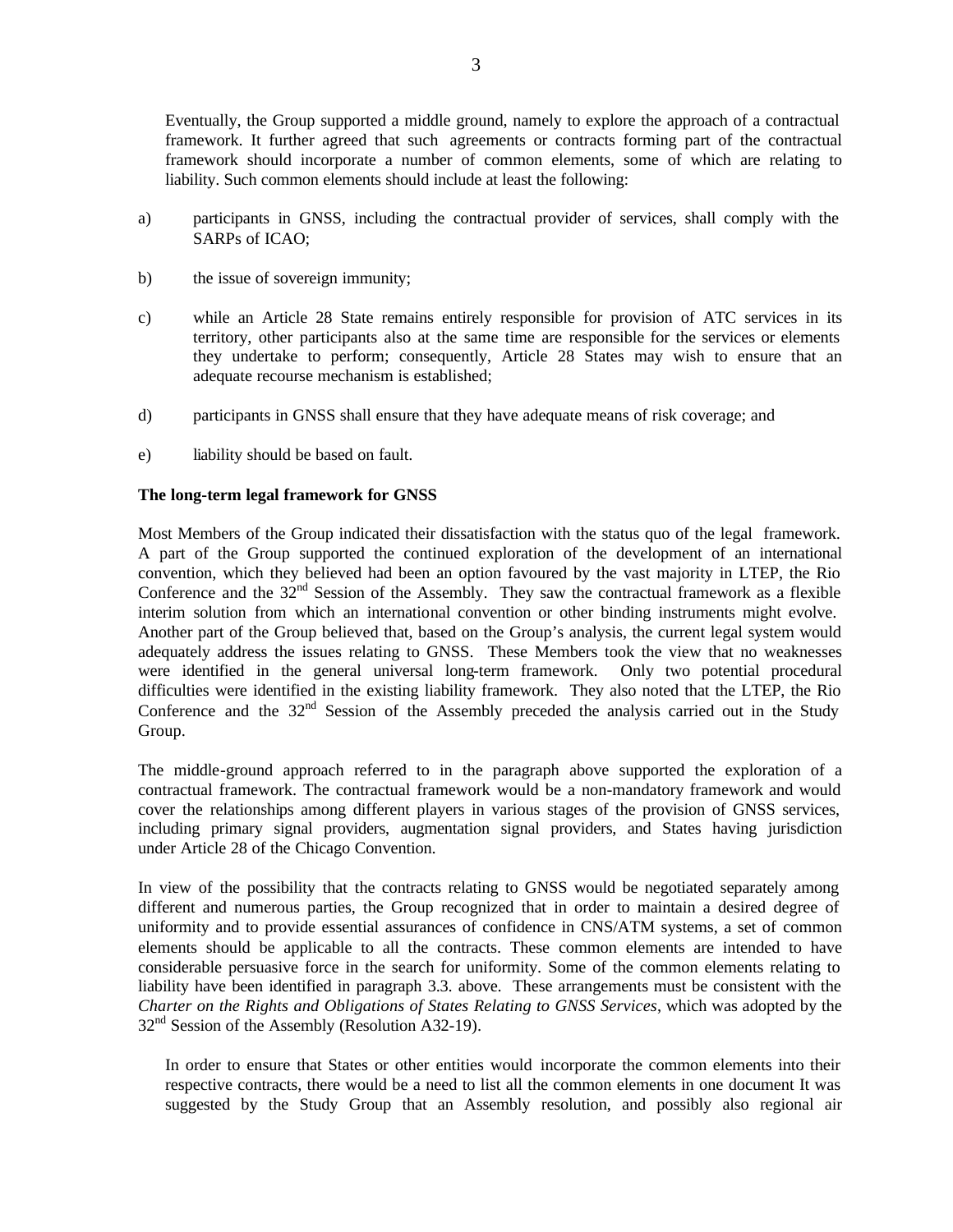navigation plans, could be used as a document to list these common elements. States and other entities may then adopt these elements in their contracts. Further study of these matters relating to the long-term legal framework would be required, which should, however, not delay implementation of CNS/ATM.

# **Consideration of issues relating to liability and other legal principles relating to communications by satellite**

This item had been included in the agenda of the Study Group and some aspects of it had been discussed. The Group noted the widespread use of liability disclaimer clauses in the telecommunication industry, including the satellite communications industry. It was of the view that liability relating to the communications was an important issue and may have direct implications for other elements of CNS/ATM systems. Further study was therefore considered necessary in the context of CNS/ATM systems as a whole.

## **Unlawful interference with CNS/ATM systems**

This item has also been included in the agenda of the Study Group. The threat for the safety of civil aviation from unlawful interference with CNS/ATM systems, including both jamming and spoofing of broadcast signals and intrusion into air traffic control data networks, was noted by the Group. A concern was expressed in the Group regarding the inadequacy of the current legal framework in dealing with this issue. The Group recognized the importance of this issue and the need for further study as part of the overall legal aspects of CNS/ATM. It noted that while this issue fell within the broad mandate of this Study Group, it did not have sufficient time to consider it thoroughly prior to the  $33<sup>rd</sup>$  Session of the ICAO Assembly. $>>$ 

It should be noted on this issue that AFCAC adopted Resolution S16-1 in Cairo in April 2001 during its 16<sup>th</sup> Plenary Session. Under this Resolution (see Appendix), AFCAC urges African States to back up ICAO's efforts to regulate the legal framework of the Global Navigation Satellite System (GNSS), including an international Convention on the GNSS and directs the Bureau to establish a working group of a limited number of African States, comprising legal and technical experts, to formulate a set of principles and rules to govern future arrangements for the provision of satellite-based air navigation services in the African airspace so as to preserve the interests of African States in this field.

#### **3. Financial Aspects**

The implementation of CNS/ATM systems requires heavy investments. The cost of such investments would be borne mainly by airlines and providers of air navigation services and aeronautical communications, both private and public.

Capital market access could be a problem for some public operators. However, the main difficulty, for most of the operators, is an assessment of the profitability of the equipment to be implemented.

To this end, it would be necessary to conduct cost/benefit studies. Such studies would make possible to define the CNS/ATM systems components whose operation would be profitable at given target dates.

These studies will include notably the cost of the transitional period during which the conventional and satellite equipment will co-exist at a high cost as well as the training cost of personnel for the purpose of using this new equipment.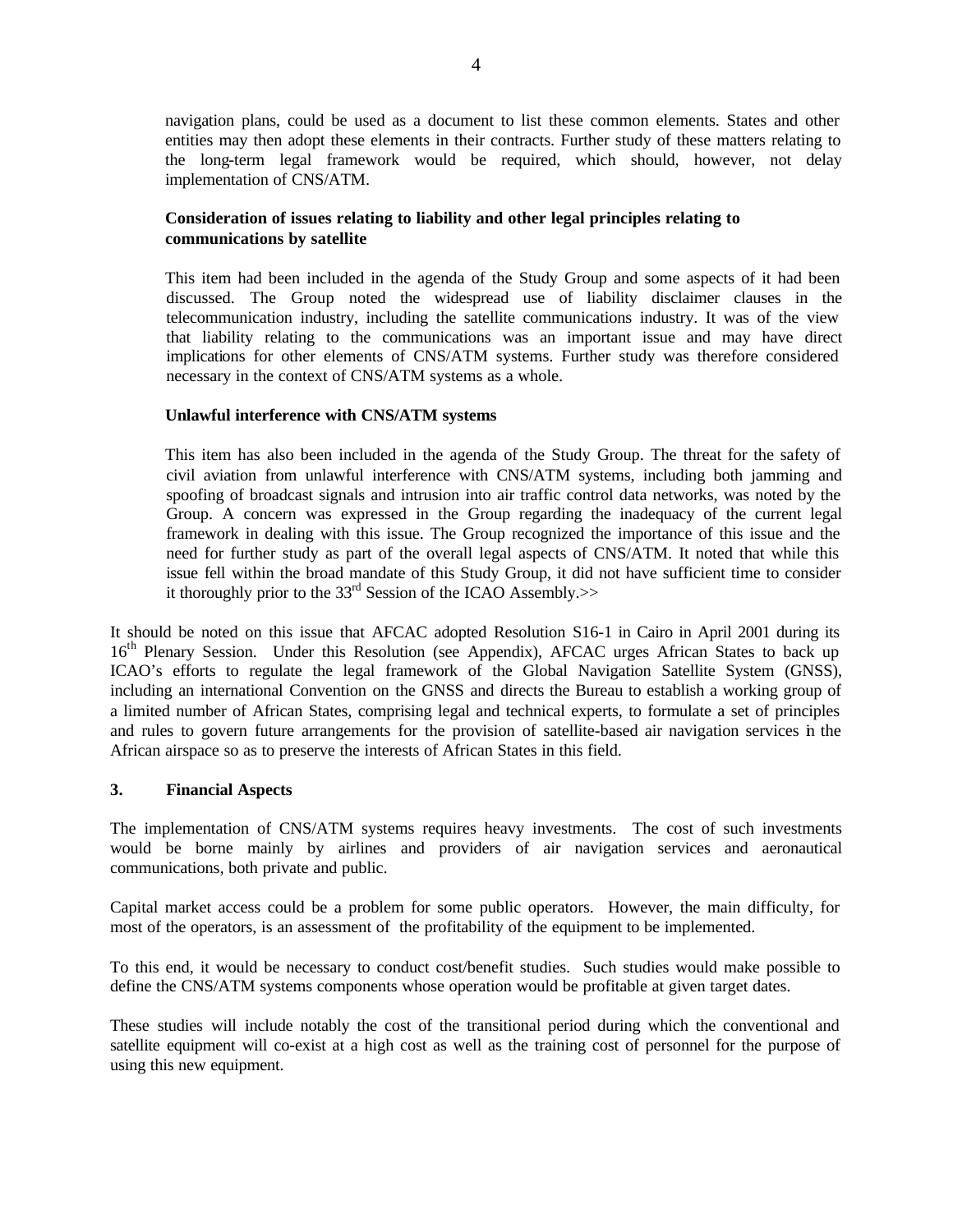ICAO has defined a methodology for the conduct of these studies (Circular 257/SAT/106), whose cost in itself is prohibitive for some operators.

The implementation schedule should also be taken into account in regions where the major part of the African air traffic is exchanged, the operation of different air borne equipment on the same route being extremely costly for airlines. To assist States in conducting such studies, AFCAC identified the following funding sources:

**International financial facility for aviation safety (IFFAS):** the 33<sup>rd</sup> Session of the ICAO Assembly will consider the IFFAS project, two of the three objectives of this project being the implementation of the CNS/ATM systems:

- 1. Global implementation of CNS/ATM systems components;
- 2. Funding of projects directly linked to the ICAO Safety Oversight Programme;
- 3. Elimination of shortcomings and deficiencies in the air navigation field, having an impact on the safety of international civil aviation.

It should be noted that the IFFAS project stems from proposals made and supported by African States during the world-wide Conference on the funding of CNS/ATM systems (Rio de Janeiro, May 1998) concerning the creation of an International Aeronautical Fund.

AFCAC Resolution S16-10 relating to the creation of one IFFAS directs the AFCAC Bureau to present a working paper on the IFFAS project on behalf of African States, to the 33<sup>rd</sup> Session of the ICAO Assembly, backing up the creation of this fund and notably, underscoring the importance of the global nature of IFFAS. The uncertainty is still hanging at this stage over the effective creation of the IFFAS as well as its financing mode. During the Rio de Janeiro Conference, the need for this kind of structure was however underscored and the agreement in principle given by the ICAO Council, has made more probable its creation.

**- Capital private market**: many private and public operators have access to capital private markets. Most of the equipment and services necessary for the implementation of systems are already or will be funded in future through private funds, aeronautical charges offering to private financiers sufficient guarantees .

**- Donors**: safety and environmental protection have become priority concerns worldwide. On the other hand, globalization has made global the concepts of systems for aviation safety and environmental protection, notably within the framework of the Kyoto Protocol. Therefore, conscious of the negative repercussions for the populations and economies, of the deficiencies in this field in any area in the world, "rich" countries seem to be willing to concentrate their efforts on this sectors.

The importance of the CNS/ATM systems for the environmental protection and aviation safety has made possible the securing of funds for development aid for projects contributing in the implementation of CNS/ATM systems in Africa.

For all these options, AFCAC is willing to assist States who so wish.

## 4. **Conclusion**

The satellite-based communication, navigation and surveillance systems applied to air traffic management have disrupted the conventional outlines of liability and the funding of air navigation equipment and services.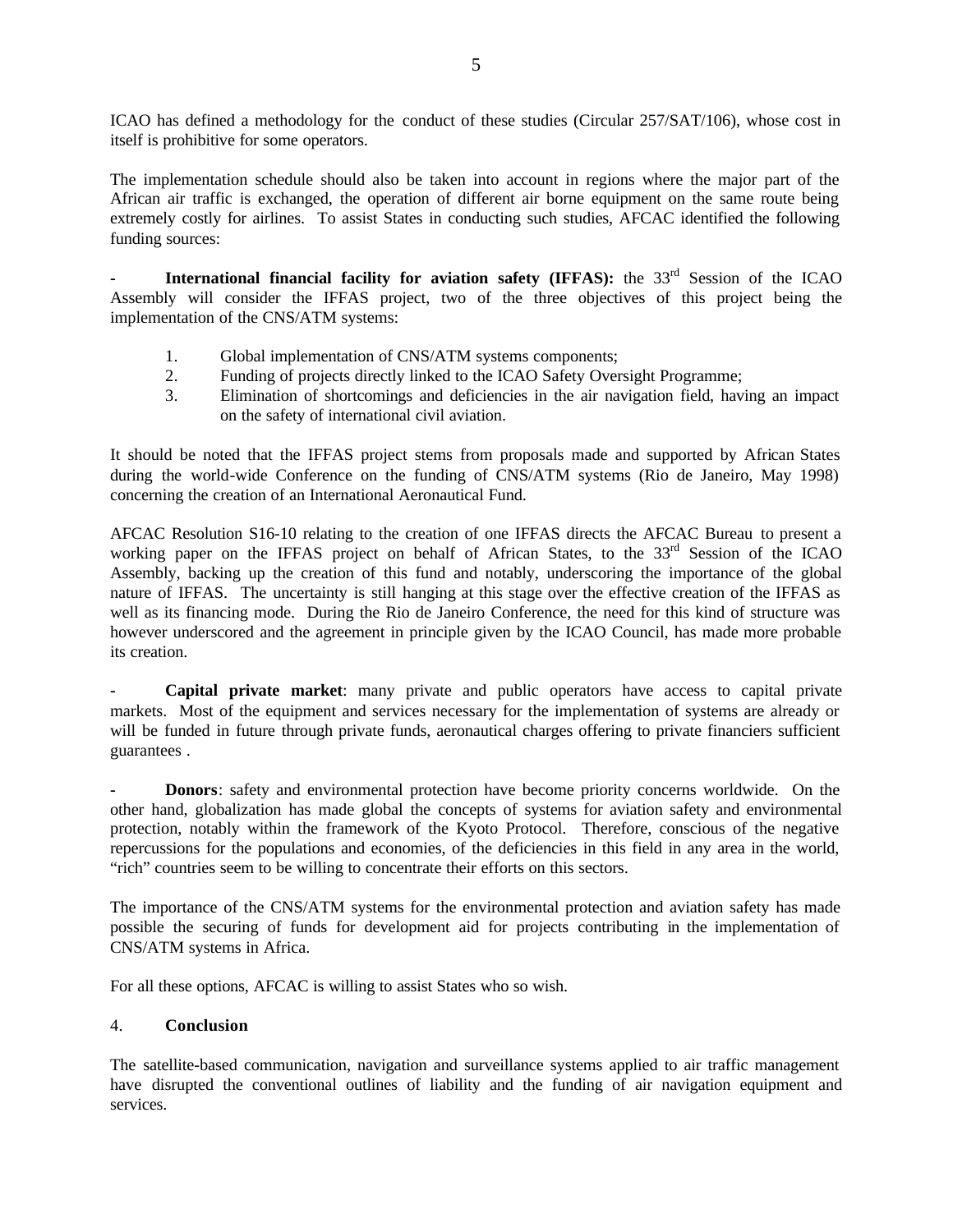In this context, ICAO role is crucial for a coordinated and harmonized implementation at global level, any delay in a given region of the world resulting in heavy extra costs for air operators.

Within the framework of ICAO, Africa should see to it that its specificities are duly taken into account :

- from a legal point of view: Africa is dependent upon other continents for the provision of GNSS signals, communication satellites for the provision of services… for which African contracting States are however responsible under the Convention on international civil aviation.
- **from the economic point of view**: the lack of or insufficiency of conventional navigation aids, radar coverage and ground/ground and ground/air communication equipment justifies the urgent nature and the economic merits of the implementation of the CNS/ATM systems in Africa. Paradoxically however, the insufficiency of structures and/or financial resources means is a specific obstacle for developing countries, in addition to technical and organizational constraints facing all States.

Consequently, African States must, within the framework of AFCAC and ICAO regional bodies, cooperate with a view to defending their specific interest bearing in mind their own constraints.

It is in this spirit of an enhanced South/South cooperation that the 16 AFCAC Plenary Session held in Cairo from 21-26 April 2001 adopted Resolution S16-1 relating to the implementation of CNS/ATM systems.

Pursuant to the aforementioned Resolution and in close cooperation with ICAO, the AFCAC Executive Bureau and Secretariat will leave no stone unturned to ascertain that the African continent will fully participate in the transition, at a global level, to the CNS/ATM systems.

------------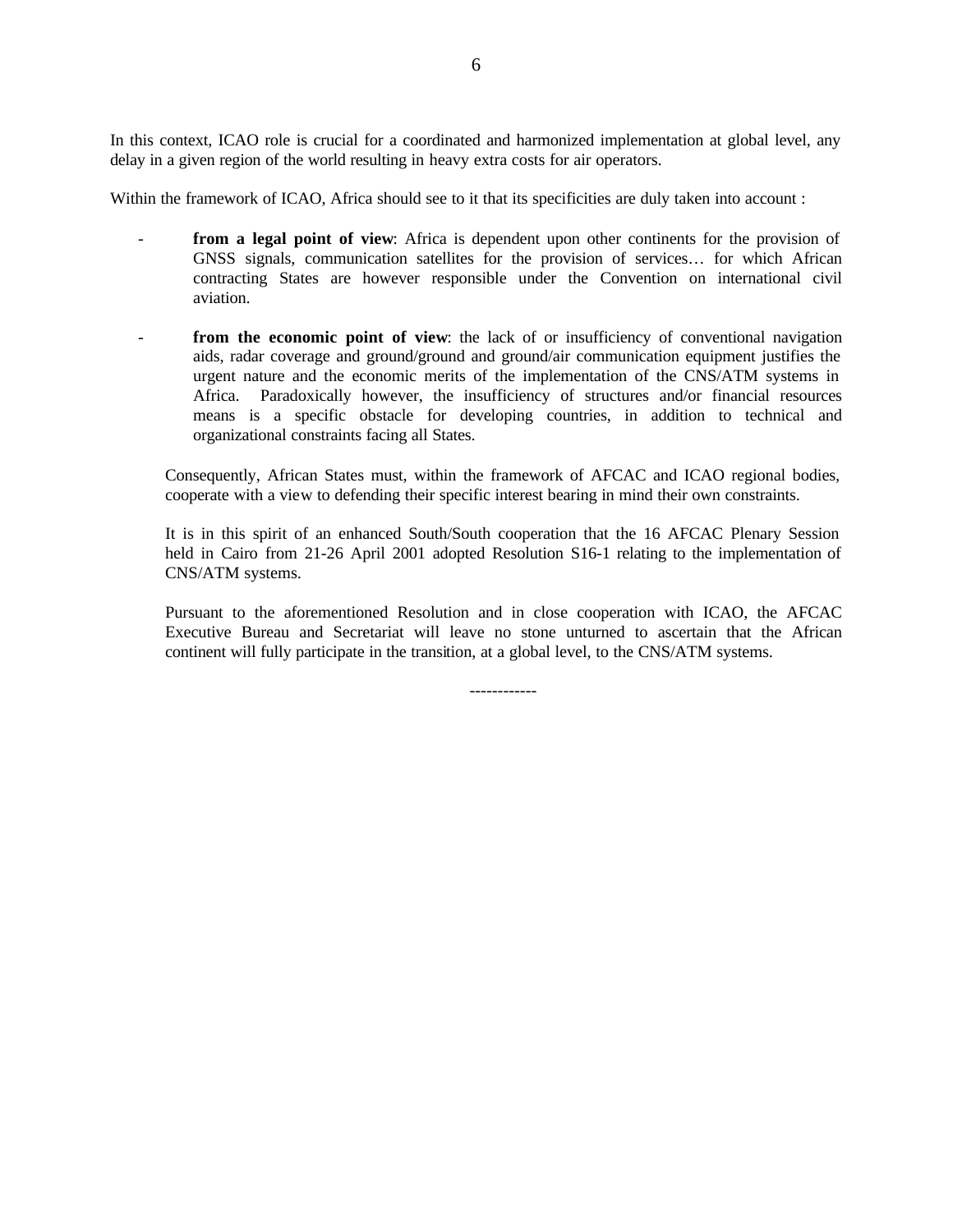## **RESOLUTION S16-1 : IMPLEMENTATION OF THE CNS/ATM SYSTEMS IN THE AFI REGION**

#### **THE COMMISSION :**

**CONSIDERING** that it is incumbent upon States to provide air navigation facilities and services under the Convention on International Civil Aviation;

**CONSIDERING** that ICAO has developed a transition plan for the implementation of CNS/ATM systems worldwide, and that the Organization is in charge of its planning in the AFI Region;

**CONSIDERING** that African States have difficulties in having access to the capital market, with the resulting consequences in their ability to invest in air navigation infrastructure;

**NOTING** with satisfaction that in conformity with Resolution S15-1 requirements, numerous African States took part in the Rio de Janeiro Conference and at a high level of responsibility, and that they have unanimously supported AFCAC working papers;

**CONVINCED** of the importance of the regional and sub-regional cooperation in the field of CNS/ATM;

**INVITES** the African States to:

- a) reaffirm their willingness to implement the CNS/ATM systems in Africa according to the time schedule which has been established by ICAO;
- b) reaffirm the central role played by AFCAC, in close cooperation with ICAO, in the implementation of the CNS/ATM systems in Africa, in particular as far as the institutional aspects and of the implementation are concerned;
- c) support efforts made by ICAO to regulate the legal framework of the global satellite navigation system (GNSS) including an international Convention on the GNSS;
- d) convert their aeronautical navigation data in conformity with the World Geodetic Reference System (WGS-84); and
- e) adopt any measure aiming at protecting the radio-frequency spectrum which has been assigned to international civil aviation.

**REQUESTS** the Bureau :

- a) to see to a strengthening of sub-regional cooperation in the implementation of CNS/ATM systems in Africa;
- b) to ensure a better distribution and a systematic sharing of information between African States;
- c) to look for the necessary funding in order to undertake, in close coordination with ICAO, a costbenefit analysis of the implementation of the CNS/ATM systems at the level of the continent;